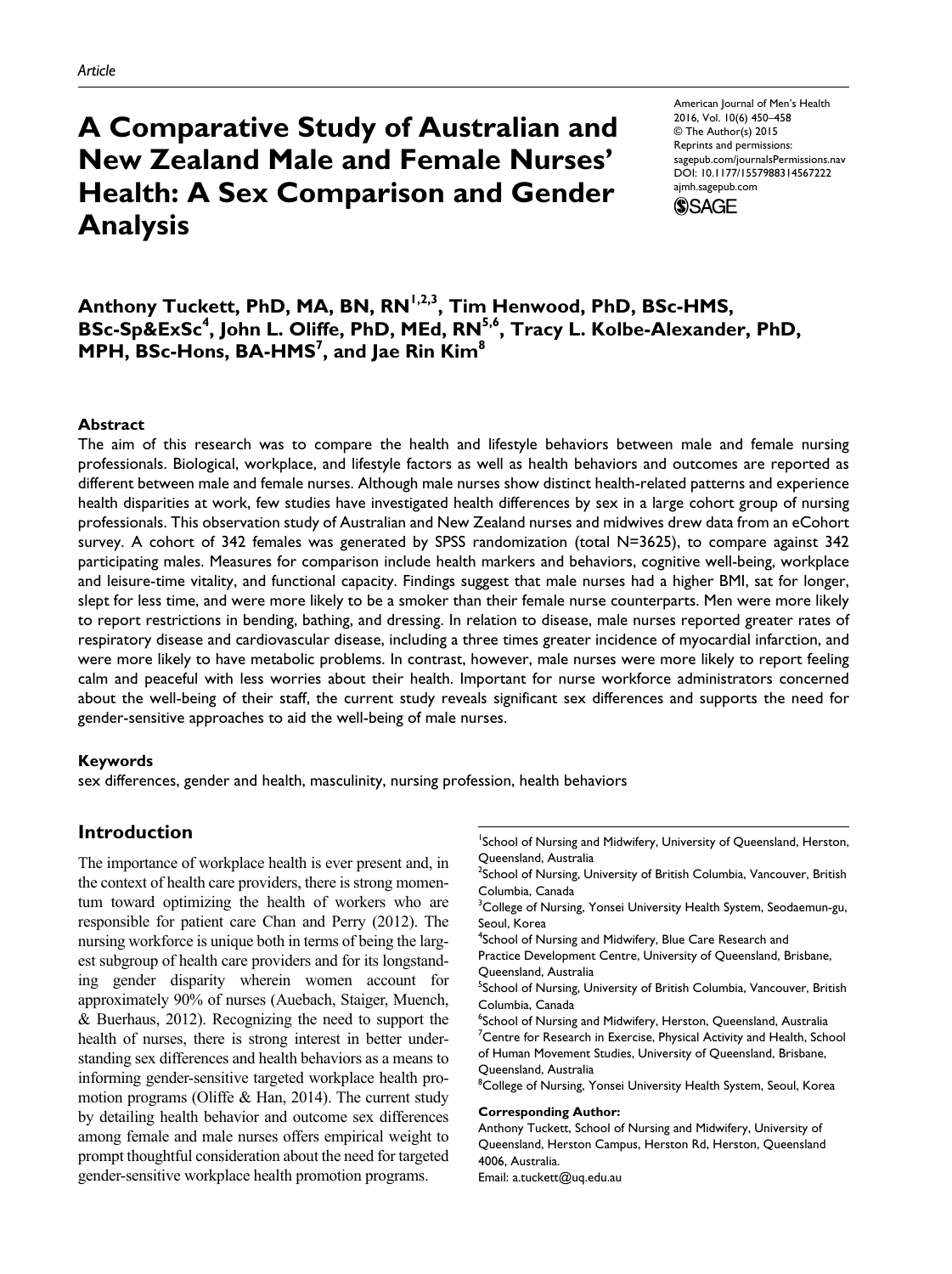# **Background**

#### *Sex, Gender, and Health*

Johnson and Repta (2012) eloquently differentiate sex and gender in health to distil the biological origins of sex (e.g., genitalia, hormones) and the diversity and range of socially informed gendered health behaviors. Although there is inherent value to comparing health behaviors and outcomes by sex, there is also increasing interest in combining sex and gender analyses to contextualize the differences and similarities within and between men and women's health (Galdas, Johnson, Percy, & Ratner, 2010). Most often cited are life expectancy differences between men and women wherein women live longer than men (Lipsky, Cannon, & Lutfiyya, 2014). This longstanding epidemiological profile in Western countries is often used to make the case for a focus on men's health, which in turn garner biological sex (Dogan et al., 2014) and/or behavioral gender explanations (Courtenay, 2000). Upstream risk factors (e.g., alcohol overuse, unprotected sex) are also routinely chronicled to explain men's poor health outcomes compared to women (Lyons, Emslie, & Hunt, 2014). For example, poor diets, sedentary lifestyles, and testosterone levels in males often foreground the fact that men are more likely than women to be overweight (two-thirds of adult males are obese, larger proportion of men are overweight compared to women based on BMI measures) (Saad & Gooren, 2011; Templeton, Sainsbury, & Thompson, 2011). In terms of gender, "toughness" is a prevailing masculine ideal, and competitiveness and avoidance of health care services are manly norms used to explain male heart disease and workplace injuries (Lipsky et al., 2014; Templeton et al., 2011). Inversely, feminine ideals are synonymous with care for oneself and looking after the health of others (vocationally as nurses and/or in caring for the health of the men in women lives) (Lee & Owens, 2002).

## **Gender and Nursing**

Typically, nursing as an occupation is acknowledged as a demanding job in accounting for the high burnout within the profession (Erickson & Grove, 2007). Excessive workload, exposure to hazardous environments, and limited skill and knowledge development due to the routine nature of the work have also been cited as contributing to nurse recruitment and retention challenges (O. Evans & Steptoe, 2002; Hsu, Chen, Yu, & Lou, 2010; Walters et al., 1996). In terms of sex differences, both student attrition and burnout rates among men in nursing have been linked to gender role conflict fueled by the female-dominated nature of nursing, prevalent stereotypes, and gender bias in nursing education (Hsu et al., 2010). This may go some way to explaining the higher rates and episodes of sick leave compared to female nurses found in a study of UK-based men in nursing (O. Evans & Steptoe, 2002). Coupled with this are claims that male nurses reflect the wider men's health literature wherein men have high self-perceived health despite engaging in risky behaviors including alcohol and tobacco overuse (Limiñana-Gras, Sánchez-López, Román, & Corbalán-Berná, 2013).

Discussions of gender in health have typically focused on women; yet conspicuously absent from the literature are sex comparisons and gender analyses detailing female nurse's work and/or self-health behaviors. The few articles addressing gender and male nurses have detailed the specificities of men's work-related experiences. For example, male nurses are often perceived as physically powerful, which situates them as having the strength to protect others (J. Evans, 2004). Mathews (2001) reported that when asked to describe the care they provide, male nurses tended to focus on technical aspects, including taking blood pressure and dispensing medications. Similarly, within acute care practice, many male nurses work in ICUs and emergency departments, and this highadrenaline clinical work, though challenging, is understood to demand autonomy and draw respect from others (Schoonover-Schoffner, 2006). Although these studies detailed connections between masculinities and male nurse's work, the health behaviors of male nurses, and for that matter female nurses, are poorly understood in sex and gender research.

Clearly, sex and gender analyses are vital to differentiating and developing nuanced understandings about the health practices of female and male nurses (O. Evans & Steptoe, 2002; Limiñana-Gras et al., 2013). The Australian and New Zealand Nurses and Midwifes e-Cohort study is a large, self-reported survey of practicing nurses across an array of workplaces. Using findings drawn from this data set, we compared the health and lifestyle behaviors between male and female nursing professionals in order to maximize thoughtful consideration to the need for developing targeted gender-sensitive workplace health promotion programs.

## **Methods**

## *Setting*

Data here were drawn from the Australian and New Zealand Nurses and Midwifes e-Cohort study  $(N =$ 3,968), a self-reported survey of practicing nurses and midwives across multiple working environments (Huntington et al., 2011; Tuckett et al., 2009). The e-cohort data set contains longitudinal, population-based information, making possible the examination of factors associated with the nurse and midwife workforce and health outcomes. In the primary round of delivery,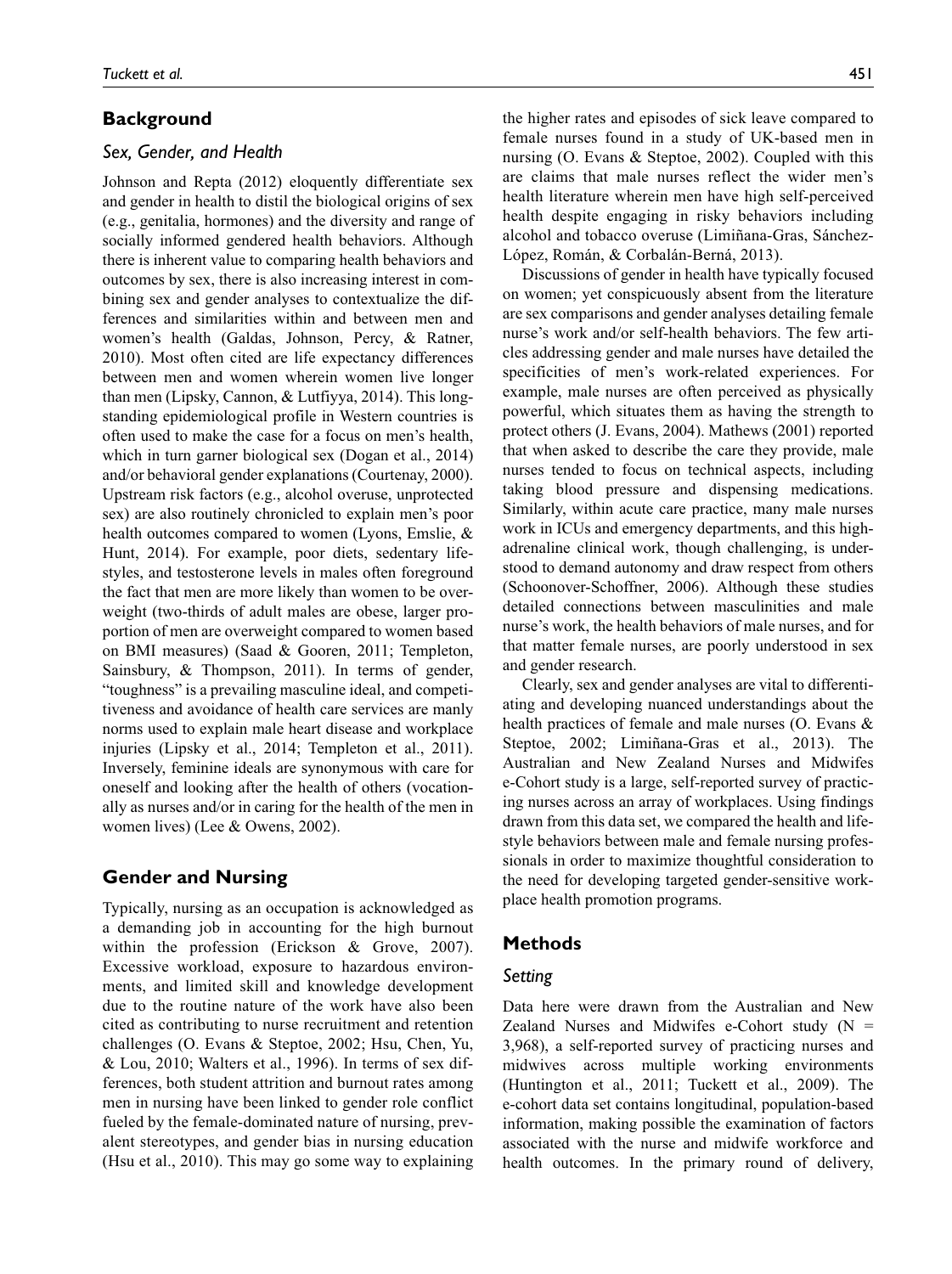Australia and New Zealand nurses and midwifes were recruited during 2006–2008, with participants completing a large survey based on a range of instruments, focused on two broad content themes. The sample, recruitment, and survey structure have been described in detail elsewhere (Huntington et al., 2001; Tuckett et al., 2009). In brief, the two broad content themes questioned the following:

- *Work–life balance* to describe and quantify the factors associated with the retention of the existing workforce and patterns of employment; and
- *Staying healthy* to measure the prevalence, incidence, and associated risk factors of physical, mental, and health behaviors, including musculoskeletal disorders and workplace injuries in the cohort.

The survey consisted of 108 questions based on validated tools (e.g., SF-36, International Physical Activity Questionnaire) and direct assessments of markers of workforce involvement and health (e.g., years of shift work, BMI, diagnosed disease) with participants requested to complete them all. Ethics approval was provided by the Human Research Ethics Committee, The University of Queensland, Australia. Of the 290,000 Australian and 44,400 New Zealand registered and enrolled nurses and midwives eligible for inclusion at the time, 8,247 participated in the survey (Turner et al., 2009) and 3,968 had data relevant to this analysis. Recruitment was by an online expression of interest and admittance to the survey web page following the submission of demographic data and contact details. On average, it took 40 min to complete the survey.

For the purpose of this research, total male participant numbers were aggregated and an equal number of female respondents were randomized from the remaining cohort for comparison. Specifically, of the eligible responders to the eCohort survey, 342 identified as male and 342 of the potential 3626 respondents who identified as female were randomized to the study through SPSS case randomization with unselected cases deleted and the male and female data sets merged.

Comparisons were made on items with an underlying theme of health and well-being that included health markers and behaviors, cognitive well-being, workplace and leisure time vitality, and functional capacity. Specifically, between-group differences for age, body mass index (BMI, kg/m<sup>2</sup>) and category (underweight:  $\leq 18.5$  kg/m<sup>2</sup>, normal: 18.6–24.9 kg/m<sup>2</sup>, overweight: 25.0–29.9 kg/m<sup>2</sup>, and obese:  $\geq$ 30 kg/m<sup>2</sup>), MET min/week (total, sitting, walking, moderate and vigorous intensity), days off sick, years of shift work, and hours of sleep were compared. In addition, the presence of a diagnosed disease and capacity for daily activities (e.g., walking 1 km, bathing) were

compared. Finally, a sex comparison was undertaken based on response to the SF-36 and used to inform physical and mental well-being over the previous 4 weeks.

#### **Statistical Analysis**

All data were processed in SPSS version 22.0 (SPSS Inc., Chicago, IL). Prior to grouping, data were extensively reviewed and outliers eliminated by case. Descriptive and frequency analyses were undertaken dependent on the variables status. Between-group comparisons on categorical data were by Pearson's chi-squared test  $(\chi^2)$  and where applicable logistic regressions were undertaken on disease diagnosis to identify gender-specific odds ratio (*r*) and 95% confidence intervals (CIs). For continuous variables a between-group *t* test was conducted. An alpha of .05 was required for significance. All data are represented as mean  $\pm$  standard deviation.

#### **Results**

#### *Participant Demographic Characteristics*

The cohort (n = 684) were  $42.4 \pm 10.3$  years old, with 40% reporting shift work for 10 or more years. Shift work is defined as work performed primarily outside typical daytime hours and includes evening shifts, rotating shifts, irregular shifts, and flexitime (Greene-McKenzie & Scofer, 2006; Zhao, Bogossian, Song, & Turner, 2011). Women were more likely to be new to shift work (14.1% 1 year and 12.3% 2 years), but men more than twice as likely to have been doing shift work for 6 years (11.0%;  $\chi^2 = 17.177, df = 6, p = .009$ ). Table 1 contains cohort and group characteristics for age, BMI, sitting and physical activity, and days off sick.

#### **Clinical Measures**

Male nurses had a significantly higher BMI than the women,  $27.5 \pm 5.0$  kg/m<sup>2</sup> versus  $26.4 \pm 5.3$  kg/m<sup>2</sup>, respectively  $(p = .007;$  Table 1). Consequently, men were more likely to be overweight  $(BMI = 25.0-29.9 \text{ kg/m}^2)$  than their female nurse counterparts (47.9%;  $\chi^2 = 23.923$ ,  $df =$  $3, p < .001$ ; OR = 2.11, 95% CI = 1.53–2.91).

Men also reported greater presence of cardiovascular disease symptoms and risk factors. In brief, men were significantly more likely to have a diagnosis of Type 2 diabetes  $\left(\chi^2 = 4.097, df = 1, p = .043; \text{ OR } = 2.18, 95\% \text{ CI } =$ 1.01–4.70), elevated serum triglyceride ( $\chi^2$  = 9.547, *df* = 2, *p* = .002; OR = 2.31, 95% CI = 1.34–3.98), report having high blood pressure ( $\chi^2 = 3.895$ ,  $df = 1$ ,  $p = .048$ ; OR = 1.58,  $95\%$  CI = 1.00–2.51), and have elevated serum cholesterol ( $\chi^2$  = 13.708,  $df$  = 2,  $p$  < .001; OR = 2.14, 95% CI = 1.42–3.22) than women (Table 2 and Figure 1). Furthermore, men were significantly more likely to have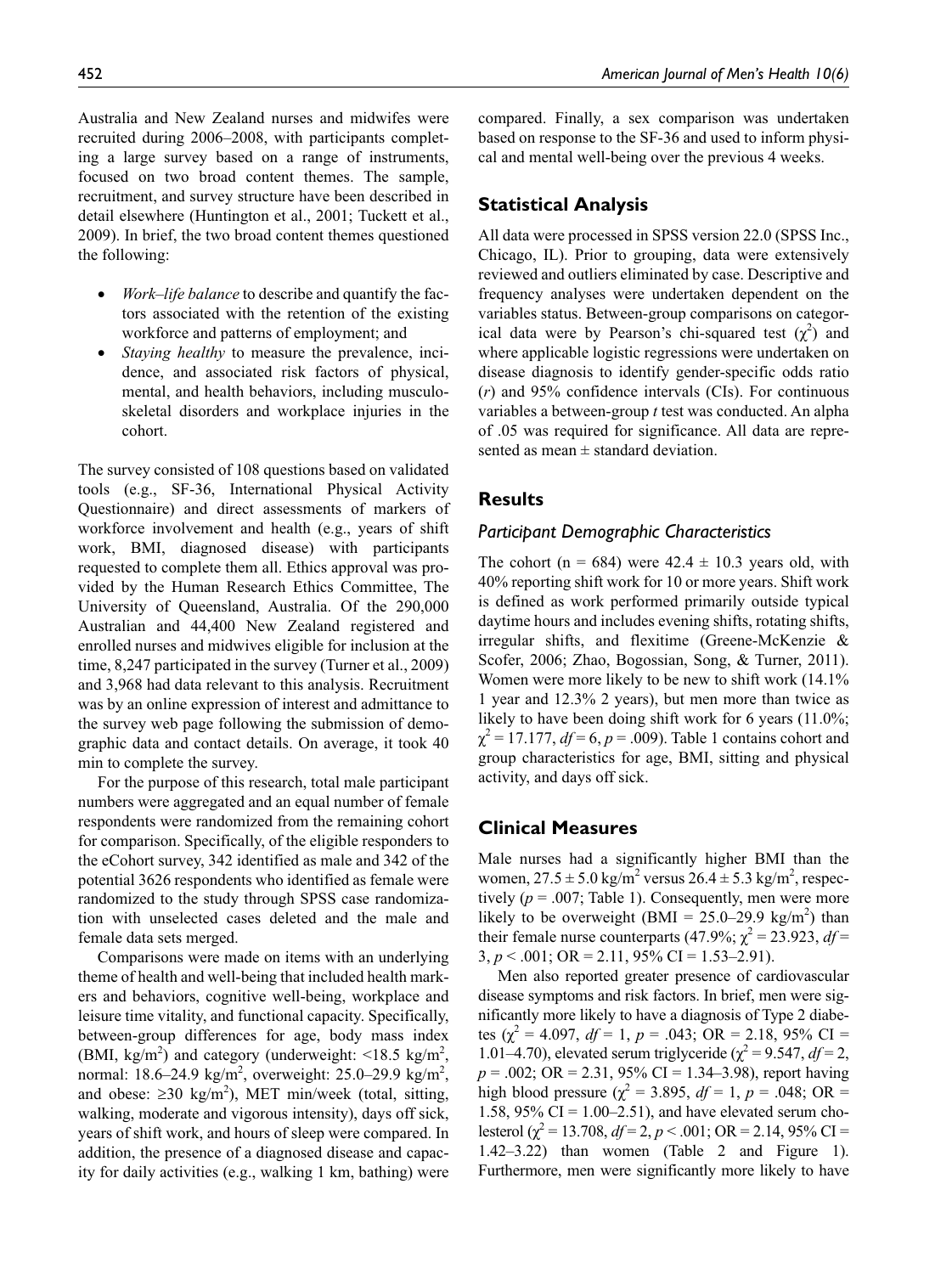|                                        | Group               | Men                  | Women               | $b^a$  |
|----------------------------------------|---------------------|----------------------|---------------------|--------|
| Age (years)                            | $42.4 \pm 10.3$     | $43.0 \pm 9.7$       | $41.8 \pm 10.6$     | .116   |
| <b>Number</b>                          | 684                 | 342                  | 342                 |        |
| BMI ( $\text{kg/m}^2$ )                | $27.0 \pm 5.2$      | $27.5 \pm 5.1$       | $26.4 \pm 5.3$      | .007   |
| Number                                 | 684                 | 328                  | 320                 |        |
| Average sitting time (min/day)         | $181.6 \pm 45.9$    | $189.1 \pm 175.2$    | $174.3 \pm 302.1$   | .466   |
| Number                                 | 60 I                | 297                  | 304                 |        |
| Total physical activity (MET min/week) | $4691.6 \pm 4338.2$ | $5000.37 \pm 4618.8$ | $4378.5 \pm 4020.0$ | .064   |
| Number                                 | 659                 | 330                  | 329                 |        |
| Days off sick                          | $8.73 \pm 45.9$     | $6.4 \pm 13.9$       | $11.0 \pm 62.7$     | .4 I I |
| Number                                 | 267                 | 130                  | 137                 |        |

**Table 1.** Group and Between Group Differences for Age, BMI, Sitting Time, and Days Off Sick.

*Note.* Data are mean ± standard deviation. Groups = total cohort analyzed. BMI = body mass index. a. Between-gender *t* test.

|  |  | <b>Table 2.</b> Gender differences in diagnosed disease by Pearson's $\chi^2$ test. |  |  |  |  |  |  |  |  |
|--|--|-------------------------------------------------------------------------------------|--|--|--|--|--|--|--|--|
|--|--|-------------------------------------------------------------------------------------|--|--|--|--|--|--|--|--|

|                                      |    | Men  |              | Women |              | Total |       |
|--------------------------------------|----|------|--------------|-------|--------------|-------|-------|
|                                      | n  | %    | n            | %     | n            | %     | $p^*$ |
| Basal cell skin cancer (No)          |    |      |              |       |              |       |       |
| Yes                                  | 32 | 9.8  | 17           | 5.2   | 49           | 7.5   | .026  |
| Diabetes mellitus (No)               |    |      |              |       |              |       |       |
| Yes                                  | 21 | 6.4  | 10           | 3.1   | 31           | 4.7   | .043  |
| Elevated triglycerides (No)          |    |      |              |       |              |       |       |
| Yes                                  | 45 | 13.8 | 21           | 6.5   | 66           | 10.1  | .002  |
| Elevated cholesterol (No)            |    |      |              |       |              |       |       |
| Yes                                  | 80 | 24.5 | 43           | 13.1  | 123          | 18.8  | 100.  |
| Emphysema or chronic bronchitis (No) |    |      |              |       |              |       |       |
| Yes                                  | 10 | 3.1  | 3            | 0.9   | 3            | 2.0   | .049  |
| Gout (No)                            |    |      |              |       |              |       |       |
| Yes                                  | 16 | 4.9  | 6            | 1.6   | 22           | 3.4   | .031  |
| High blood pressure (No)             |    |      |              |       |              |       |       |
| Yes                                  | 52 | 16.0 | 35           | 10.7  | 87           | 13.4  | .048  |
| Myocardial infarction (No)           |    |      |              |       |              |       |       |
| Yes                                  | 9  | 2.8  | $\mathbf{2}$ | 0.6   | $\mathbf{H}$ | 1.7   | .032  |

*Note.* Omitted responses are given in parentheses.  $n =$  number, % = percentage of total group.

a. Pearson's  $\chi^2$  test, two-sided significance.

been diagnosed with a basal cell skin cancer ( $\chi^2$  = 4.968, *df*  $= 1, p = .026$ ; OR  $= 1.98$ , 95% CI  $= 1.08 - 3.64$ ) and to have experienced gout ( $\chi^2$  = 4.641,  $df$  = 1,  $p$  = .031; OR = 2.74, 95% CI =  $1.06 - 7.08$ ) (Table 2 and Figure 1). In addition, the prevalence of myocardial infarction ( $\chi^2$  = 4.597, *df* = 1,  $p = .032$ ) and emphysema or chronic bronchitis ( $\chi^2 = 3.868$ ,  $df = 1$ ,  $p = .049$ ) was higher in the men than the women.

## **Lifestyle Behaviors**

Nurses reported  $300.5 \pm 214.1$  min of at-work or leisuretime physical activity per day (range: 0–954 min/day) averaged across the week. Men were twice as likely to be categorized as having high sitting time (>490 min/day)  $(6.1\%, \chi^2 = 6.353, df = 2, p = .042;$  Table 1) and report

sleeping less than the 7–9 hours per night (41.2%,  $\chi^2$  = 6.317,  $df = 2$ ,  $p = .042$ ). In addition, more men reported being a current smoker (21%) compared to women ( $\chi^2$  = 8.622,  $df = 1$ ,  $p = .003$ ). Men were also more likely to report being restricted in bending, kneeling or stooping, and bathing and dressing activities "all of the time" (9.2%  $[\chi^2 = 7.975, df = 2, p = .019]$  and 5.2%  $[\chi^2 = 7.214, df = 2,$  $p = .027$ ], respectively).

# **Self-Reported Health Status and Mental Well-Being**

Women were twice as likely to report they had accomplished less "some of the time" in the previous 4 weeks due to their physical health (17.8%) ( $\chi^2 = 14.620$ ,  $df = 4$ ,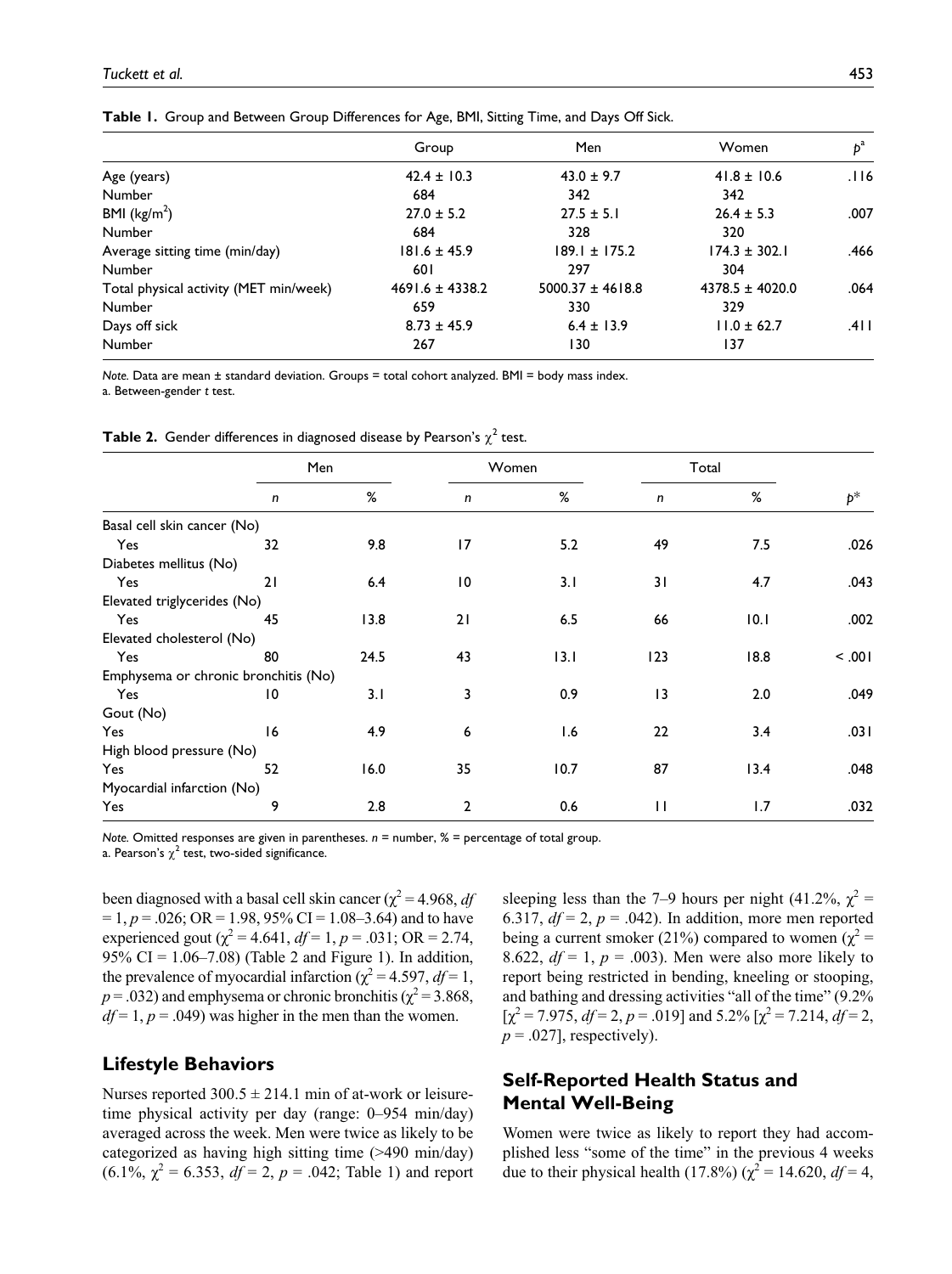**Figure 1.** The odds ratios (95% confidence interval) of male nurses experiencing diagnosed disease or poor clinical measures compared to female nurses. Note. Overweight: body mass index >24.9 kg/m<sup>2</sup>.

 $p = .006$ ). Men were 3 times more likely than female nurses to report feeling full of life and calm and peaceful "all of the time" (6.4%  $[\chi^2 = 15.503, df = 4, p = .003]$  and 3.6%  $[\chi^2 = 13.918, df = 4, p = .008]$ , respectively). Women were more likely to report feeling worn out and tired "all of the time"  $(4.2\% \sqrt{x^2} = 16.650, df = 4, p = .002]$  and  $8.2\%$  [ $\chi^2$  = 18.786,  $df = 4$ ,  $p = .001$ ], respectively) but also that their health would "definitely not" be getting worse  $(34.0\%, \chi^2 = 11.473, df = 4, p = .022)$ . These data are summarized in Table 3.

## **Discussion**

To expand upon the current study's descriptive findings, and lobby for the transition of such insights toward interventions, three discussion points are shared in what follows: (a) the need to target male nurses, (b) supporting the health of female nurses, and (c) advancing nurse recruitment, retention, and patient care.

The findings drawn from the current study reveal male nurses' health practices and outcomes as relatively poor in comparison to their female counterparts. For example, as a cohort male nurses are significantly more likely to be overweight, a finding consistent with Australian men's health overall (Templeton et al., 2011). Male obesity is commonly linked to modifiable factors, including high sedentary time and poor diet, and directly implicated in male mortality and an array of morbidities (Ahn, Sharkey, Smith, Ory, & Phillips, 2010; Elwood et al., 2013). For example, adverse downstream outcomes were evident for the men in the current study wherein they had significantly higher incidence of Type 2 diabetes (118%), high blood pressure (58%), and myocardial infarction (364%) compared to female nurses. Although these results reflect wider population health trends (Naqvi, Davis, & Mukamal, 2010), one might reasonably ask why these sex differences prevail among nurses who work directly in the provision of health care?

Previous gender research with male nurses can provide some insights to the disjuncture between men's willingness to provide quality health care amid neglecting their own health. For example, a study by Wu, Oliffe, Bungay, and Johnson (2015) suggested that male nurses distanced themselves from the more emotive aspects of care as a form of protection, objectively providing patient and family care. With this in mind, it may be that male nurses disregard within their own lives what they know and oftentimes teach others about health promotion and illness management. Although it is evidenced that male nurses both reject and rely on masculine norms (Dyck, Oliffe, Phinney, & Garrett, 2009; Wu et al., 2015), the current study findings may reflect how many male nurses' alignment to masculine ideals distance men from selfhealth and their own mortality (Courtenay, 2000; Sabo, 2004). By comparison to their female colleagues, the male nurses in the current study were more likely to smoke, sit, be less able bodied, and get less than the recommended amount of sleep. When these factors are combined with long-term shift work, males nurses may be at risk for impaired driving performance and motor vehicle accidents in transit to and from work, as previously suggested by Ftouni et al. (2013).

Even in light of self-reported symptoms and diagnosed disease, male nurses described feeling full of life, and being calm and peaceful—and these findings also emerged in stark contrast to female nurses. Although men are known to overestimate their health (Robertson, 2007), the discord between male nurses' illness profiles and selfreports in the current study may have been influenced by masculine norms around resilience and stoicism. Men are also characterized as less introspective, expressive, or inclined to admit to distress than women (O. Evans & Steptoe, 2002) and revered for embodying cultural norms synonymous with the easygoing and light-hearted Australian male (Templeton et al., 2011). Indeed, male depressive symptoms and anxiety are more often ineffectually self-medicated through drug overuse (Oliffe & Phillips, 2008) and the use of alcohol in this regard can be explained away as what men typically do despite heightening the risk for male suicide (Oliffe, Ogrodniczuk, Bottorff, Johnson, & Hoyak, 2012).

The move toward targeted workplace men's health promotion has been slow (Oliffe & Han, 2014) though principles including the avoidance of shame or blame, using other men's testimonials and providing explicit

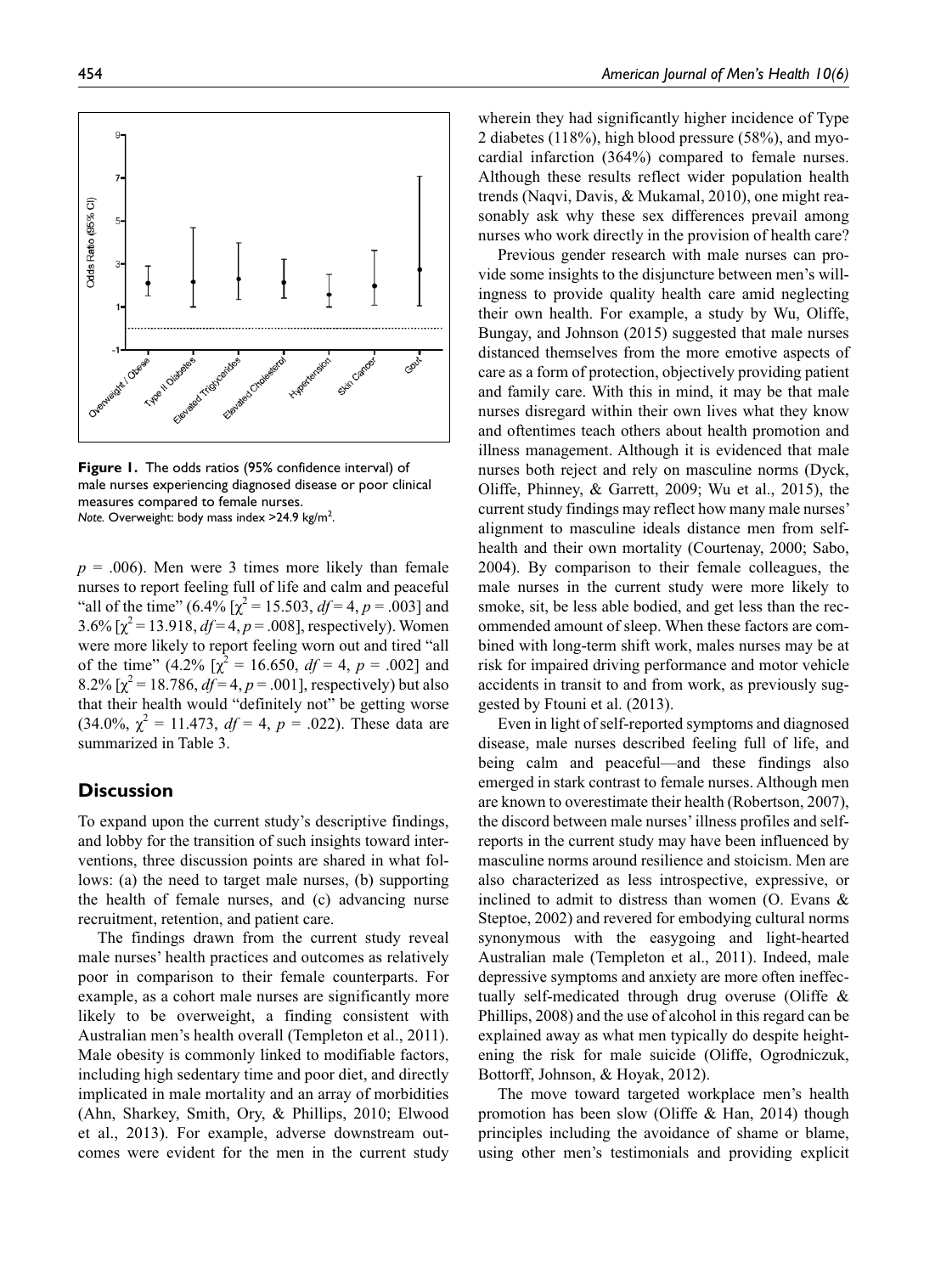|                                                                         |     | Men  |     | Women |              | Total |       |
|-------------------------------------------------------------------------|-----|------|-----|-------|--------------|-------|-------|
|                                                                         |     |      |     |       |              |       |       |
|                                                                         | n   | %    | n   | %     | n            | %     | $p^*$ |
| Role physical: Physically accomplished less (a little/none of the time) |     |      |     |       |              |       |       |
| All of the time                                                         | 6   | 1.8  | 7   | 2.1   | 3            | 2.0   | .006  |
| Most of the time                                                        | 28  | 8.4  | 59  | 17.8  | 87           | 13.1  |       |
| Some of the time                                                        | 99  | 29.6 | 77  | 23.3  | 176          | 26.4  |       |
| Vitality: Felt full of life (most/a little of the time)                 |     |      |     |       |              |       |       |
| All of the time                                                         | 21  | 6.4  | 6   | 2.4   | 29           | 4.4   | .004  |
| Some of the time                                                        | 91  | 27.6 | 130 | 39.4  | 221          | 33.5  |       |
| None of the time                                                        | 10  | 3.0  | 5   | 1.5   | 15           | 2.3   |       |
| Vitality: Felt worn out (some/a little of the time)                     |     |      |     |       |              |       |       |
| All of the time                                                         | 10  | 3.0  | 4   | 4.2   | 24           | 3.6   | .002  |
| Most of the time                                                        | 59  | 17.9 | 83  | 25.2  | 142          | 21.5  |       |
| None of the time                                                        | 38  | 11.5 | 4   | 4.2   | 52           | 7.9   |       |
| Vitality: Felt tired (all/some of the time)                             |     |      |     |       |              |       |       |
| Most of the time                                                        | 79  | 23.9 | 117 | 35.5  | 196          | 29.7  | .001  |
| A little of the time                                                    | 76  | 23.0 | 57  | 17.3  | 133          | 20.2  |       |
| None of the time                                                        | 10  | 3.0  |     | 0.3   | $\mathbf{1}$ | 1.7   |       |
| Mental health: Calm and peaceful (some/none of the time)                |     |      |     |       |              |       |       |
| All of the time                                                         | 12  | 3.6  | 3   | 0.9   | 15           | 2.3   | .008  |
| Most of the time                                                        | 143 | 43.5 | 111 | 33.7  | 254          | 38.6  |       |
| A little of the time                                                    | 51  | 15.5 | 67  | 20.4  | 118          | 17.9  |       |
| General health: Expect health to get worse (don't know / false)         |     |      |     |       |              |       |       |
| Definitely true                                                         | 15  | 4.5  | 8   | 2.5   | 23           | 3.5   | .022  |
| Mostly true                                                             | 58  | 17.4 | 38  | 11.7  | 96           | 14.6  |       |
| Definitely false                                                        | 81  | 24.3 | Ш   | 34.0  | 192          | 29.1  |       |

|  | <b>Table 3.</b> Self-Reported Well-Being and General Health Markers by Pearson's Chi-Squared Test $(\chi^2)$ . |  |  |
|--|----------------------------------------------------------------------------------------------------------------|--|--|
|  |                                                                                                                |  |  |

*Note.* Omitted responses are given in parentheses. eCohort survey questions are based on/taken from validated tools. Measures presented here are from the SF-36 (Ware . . .) and ask the respondent to recall the 4-week period prior to survey participation. *n* = number, % = percentage of total group.

a. Pearson's  $\chi^2$  test, 2-sided significance.

permission for men to engage in health behaviors are important program considerations (Oliffe, Bottorff, & Sarbit, 2012). By providing men-centered programs, selfhealth can be delinked from femininities and women's health to more fully engage men. The workplace is known to be an acceptable place for men to engage in health promotion, especially under the guise of being fit to work wherein physicality and performance can bolster men's efforts for optimizing one's health. The use of male group based programs can also enable men to engage in friendly competition with one another in ways that may also reduce overestimations about one's health (Creighton & Oliffe, 2010).

The female nurses by comparison reported overall better health amid sharing that they were tired and worn out, and challenged to accomplish all they wanted to do. This current study finding is consistent with previous work reporting women as having better health than men (Oliffe et al., 2010), yet as revealed in the current study, within the workplace and at home women consistently report higher stress levels than men (O. Evans & Steptoe, 2002;

Fuhrer, Stansfeld, Chemali, & Shipley, 1999; Peterson, 2004; Walters et al., 1996). A number of gender-informed explanations can be offered for unraveling this. As health care providers, the female nurses may have strongly aligned to feminine ideals that women care for the health of others (DiGiacomo, Davidson, Zecchin, Lamb, & Daly, 2011), and are naturally attuned to their own health needs (Anonymous, 2014). Also reflected may be feminine norms around taking on the bulk of the work in domestic and child care spheres (DiGiacomo et al., 2011) along with ideals about women's abilities to be introspective and the expression of emotions and feelings (Hass, 1979; Simon & Nath, 2004). The current study results might also reflect epidemiological data highlighting mood disorders and depressive symptoms as more prevalent among women (J. Evans, Heron, Francomb, Oke, & Golding, 2001).

The findings in the current study suggest the need to also support female nurses to advance their health and well-being in targeted ways. Programs focused on female nurses may be helpful in promoting mental health and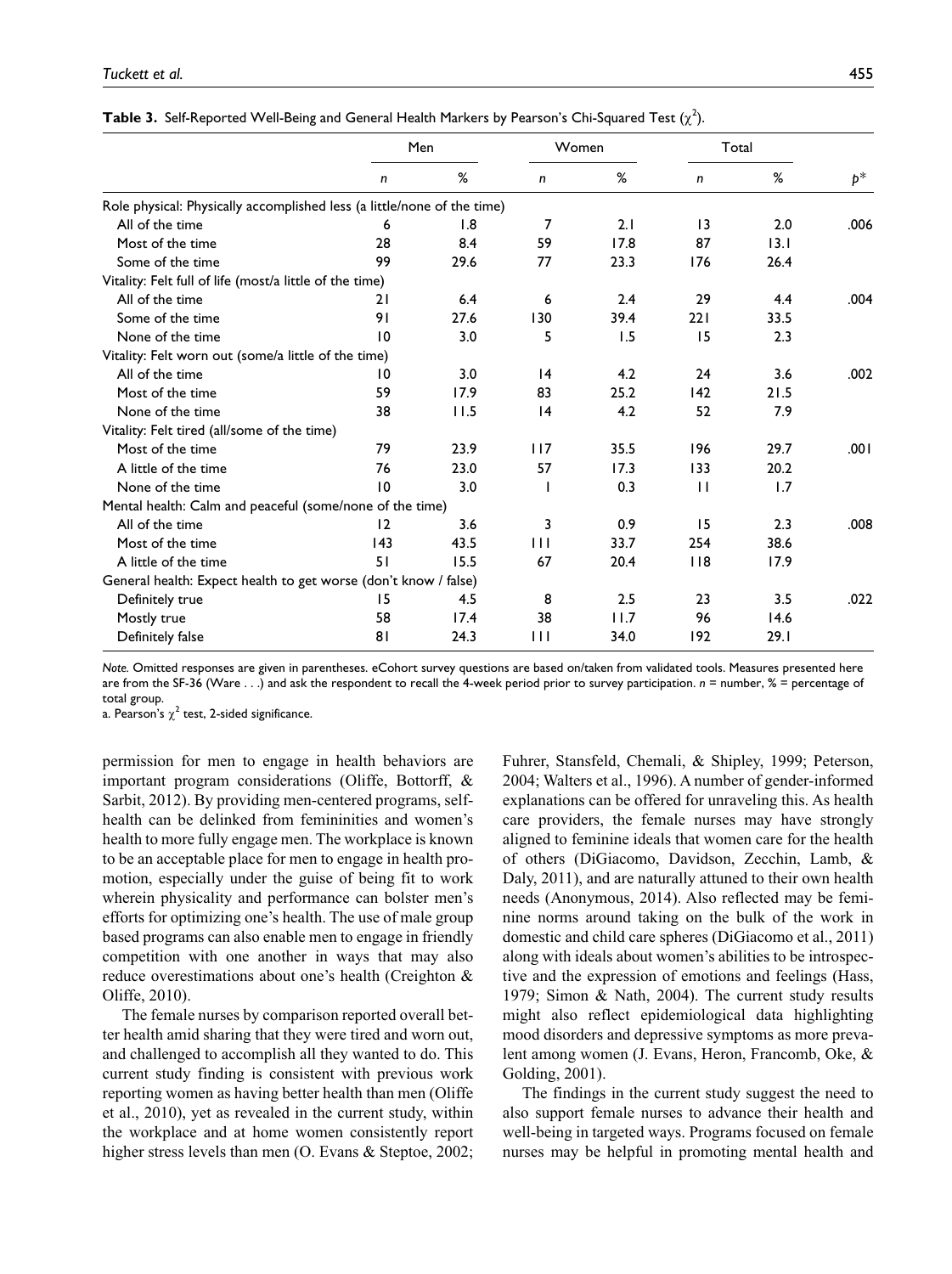work-shopping strategies for addressing the multiple and ever-increasing demands that come with combining career and domestic lives. In addition, women might especially benefit from employer provided or subsidized child care services, onsite female groups, or individualized mental health promotion programs and coaching services to guide their self-management strategies.

In lobbying for workplace gender-sensitive health promotion programs that target nurses, it is also important for future work to more fully integrate physiological sex– based analyses to apprehend cause–effect in thoughtfully considering prevention and remedies. Central to identifying and effectively targeting modifiable health risk factors is the exploration of physiological diversity and differences within and across men and women. For example, building on the evidence about how estrogen and testosterone influence women and men's disease outcomes is critical to optimizing the potential of biological and behavioral based health promotion efforts (Samad et al., 2014).

Collectively, the current study findings offer health administrators and employers valuable insights and impetus for developing gender-sensitive workplace health promotion programs. Nursing is a profession plagued by high fatigue- and burnout-induced staff turnover (Hsu et al., 2010). Previous work has argued for increased leisure-time activity as a precursor to better nurse health (Henwood, Tuckett, & Turner, 2012), which in turn can increase workers' health and workplace vitality and improve patient care (Tuckett & Henwood, 2014). Outcomes from the current study suggest that a genderspecific approach holds great potential for optimizing nurse health. Specifically, although some health practices and lifestyle issues might be shared, the specific content and mechanisms for engaging male and female nurses likely differs. For example, targeting men about heart and lung health might involve engaging them with activities and achievable goals along with some friendly competition and social connection as a means to self-managing their own health more fully. Female nurses might benefit from a mental health promotion focus to help them strategize the demands of career and family as well as overcome the emotional challenges inherent to providing nursing care.

# **Study Limitations**

There are a number of limitations to be considered in the interpretation of this work. Primarily, the female cohort was generated by SPSS random sampling and might have been biased toward a better example of "healthier" nurses. However, randomized number generation is widely used and is arguably the most appropriate method in formulating a sample from such a large cohort (Rovai, Baker, & Ponton, 2012). Moreover, demonstrating validity in the randomization was that both males and females had BMI that classified them as overweight, which is an established risk factor for metabolic disease. Also worth considering is that the eCohort survey is self-reported, and therefore participants can over- or underrepresent their actual health and well-being, and that, in contrast to the total available populations of Australian and New Zealand nurses, only a small percentage are represented in this work. However, data here and those found in other eCohort publications by our group (Henwood et al., 2012; Tuckett & Henwood, 2014) speaks equally to other local and international work, whether by gender or not, that nurse health is not optimal.

#### **Conclusion**

The current study identified significant sex differences in lifestyle, functional vitality, and health status between male and female nurses. In turn, the case was made that gender provides insights about these differences. Also addressed were the possibilities and potential for menand women-centered workplace health promotion programs. By investing in such gendered health promotion programs, administrators could meaningfully advance nurses' health and their collective capacity to provide optimal patient care.

#### **Author Note**

The research on which this paper is based was conducted as part of the Nurse and Midwives e-cohort study ([http://e-cohort.net\)](http://e-cohort.net), at The University of Queensland.

#### **Declaration of Conflicting Interests**

The author(s) declared no potential conflicts of interest with respect to the research, authorship, and/or publication of this article.

#### **Funding**

The author(s) disclosed receipt of the following financial support for the research, authorship, and/or publication of this article: This is project is supported by grants from the Australian Research Council (LP0562102), (SR0566924), Australian National Health and Medical Research Council (2005002108) and New Zealand Health Research Council (456163). Industry Partners providing additional funding include Queensland Health, the South Australian Department of Health, Injury Prevention and Control Australia (Pty Ltd), Nursing Council of New Zealand and the Macquarie Bank Foundation. Industry partners providing in-kind support to the project include the Queensland Nursing Council, Nurses and Midwives Board of New South Wales, Nurses Board of Tasmania, Nurses Board of Western Australia, Nurses Board of the Australian Capital Territory and the Nursing Council of New Zealand, Corporate sponsors include Virgin Blue, Virgin Atlantic, and MessageNet.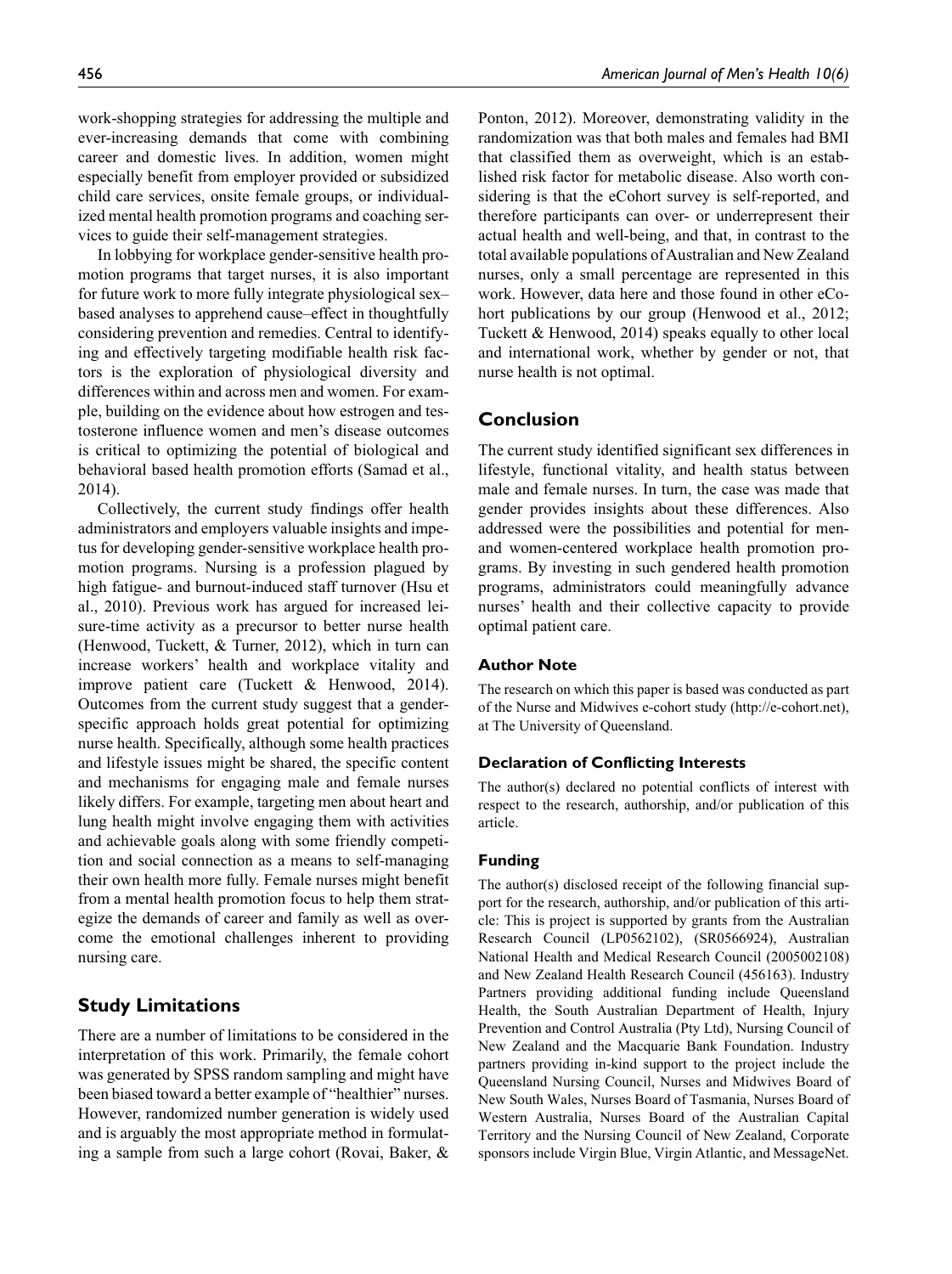#### **References**

- Ahn, S., Sharkey, J., Smith, M., Ory, M., & Phillips, C. (2010). Variations in Body Mass Index among older Americans: The roles of social and lifestyle factors. *Journal of Ageing and Health*, *23*, 347-366.
- Anonymous. (2014). Men die earlier but women's health gets four times more funding. news.com.au. Retrieved from [http://www.news.com.au/lifestyle/health/men-die-earlier](http://www.news.com.au/lifestyle/health/men-die-earlier-but-womens-health-gets-four-times-more-funding/story-fneuzlbd-1226794504245)[but-womens-health-gets-four-times-more-funding/story](http://www.news.com.au/lifestyle/health/men-die-earlier-but-womens-health-gets-four-times-more-funding/story-fneuzlbd-1226794504245)[fneuzlbd-1226794504245](http://www.news.com.au/lifestyle/health/men-die-earlier-but-womens-health-gets-four-times-more-funding/story-fneuzlbd-1226794504245)
- Auebach, D., Staiger, D., Muench, U., & Buerhaus, P. (2012). The nursing workforce: A comparison of three national surveys. *Nursing Economics*, *30*, 253-261.
- Chan, C., & Perry, L. (2012). Lifestyle health promotion interventions for the nursing workforce: A systematic review. *Journal of Clinical Nursing*, *21*, 2247-2261.
- Courtenay, W. (2000). Constructions of masculinity and their nuances on men's well-being: A theory of gender and health. *Social Science and Medicine*, *50*, 1385-1401.
- Creighton, G., & Oliffe, J. (2010). Theorising masculinities and men's health: A brief history with a view to practice. *Health Sociologcal Review*, *19*, 409-418.
- DiGiacomo, M., Davidson, P., Zecchin, R., Lamb, K., & Daly, J. (2011). Caring for others, but not themselves: Implications for healthcare interventions in women with cardiovascular disease. *Nursing Research and Practice*, *5*. doi:dx.doi. org/10.1155/2011/376020
- Dogan, B., Karakilic, E., Tuna, M., Arduc, A., Berker, D., & Guler, S. (2014). Effect of androgen replacement therapy on atherosclerotic risk markers in young to middle aged men with idiopathic hypogonadotrophic hypogonadism. *Clinical Endocrinology*, *0*, 1-7. doi: 10.1111/cen.12617
- Dyck, J., Oliffe, J., Phinney, A., & Garrett, B. (2009). Nursing instructors' and male nursing students' perceptions of undergraduate classroom nursing education. *Nursing Education Today*, *29*, 649-653.
- Elwood, P., Galante, J., Pickering, J., Palmer, S., Bayer, A., Ben-Shlomo, Y., . . . Gallacher, J. (2013). Healthy lifestyles reduce the incidence of chronic diseases and dementia: Evidence from the Caerphilly cohort study. *PLoS One*, *8*, e81877.
- Erickson, R., & Grove, W. (2007). Why emotions matter: Age, agitation, and burnout among registered nurses. *Online Journal of Issues in Nursing*, *13*, 1-13.
- Evans, J. (2004). Men nurses: A historical and feminist perspective. *Journal of Advanced Nursing*, *47*, 321-328.
- Evans, J., Heron, J., Francomb, H., Oke, S., & Golding, J. (2001). Cohort study of depressed mood during pregnancy and after childbirth. *British Medical Journal*, *323*, 257-260.
- Evans, O., & Steptoe, A. (2002). The contribution of genderrole orientation, work factors and home stressors to psychological well-being and sickness absence in male- and female-dominated occupational groups. *Social Science & Medicine*, *54*, 481-492.
- Ftouni, S., Sletten, T., Howard, M., Anderson, C., Lenne, M., Lockley, S., & Rajaratnam, S. (2013). Objective and subjective measures of sleepiness, and their associations with on-road driving events in shift workers. *Journal of Sleep Research*, *22*, 58-69.
- Fuhrer, R., Stansfeld, S., Chemali, J., & Shipley, M. (1999). Gender, social relations and mental health: Prospective findings from an occupational cohort (Whitehall II study). *Social Science & Medicine*, *48*, 77-87.
- Galdas, P., Johnson, J., Percy, M., & Ratner, P. (2010). Help seeking for cardiac symptoms: Beyond the masculine-feminine binary. *Social Science & Medicine*, *71*, 18-24.
- Greene-McKenzie, J., & Scofer, F. (2006). Duration of time on shift before accidental blood or body fluid exposure for housestaff, nurses and technicians. *Infectional Control and Hospital Epidemiology*, *28*, 5-9.
- Hass, A. (1979). Male and female spoken language differences: Stereotype and evidence. *Psychological Bulletin*, *86*, 616-626.
- Henwood, T., Tuckett, A., & Turner, C. (2012). What makes a healthier nurse, workplace or leisure physical activity? Informed by the Australian and New Zealand eCohort Study *Journal of Clinical Nursing*, *21*, 1746-1754.
- Hsu, H.-Y., Chen, S.-H., Yu, H.-Y., & Lou, J.-H. (2010). Job stress, achievement motivation and occupational burnout among male nurses. *Journal of Advanced Nursing*, *66*, 1592-1601.
- Huntington, A., Gilmour, J., Tuckett, A., Neville, S., Wilson, D., & Turner, C. (2011). Is anybody listening? A qualitative study of nurses' reflection on practice. *Journal of Clinical Nursing*, *20*, 1413-1422.
- Johnson, J., & Repta, R. (2012). Gender and Sex in Health Research. In J. Oliffe & L. Greaves (Eds.), *Designing and conducting gender, sex and health research* (pp. 30-50). Thousand Oaks, CA: Sage.
- Lee, C., & Owens, R. (2002). *The psychology of men's health series*. Philadelphia, PA: Open University Press.
- Limiñana-Gras, R. M., Sánchez-López, M. P., Román, A. I. S.-S., & Corbalán-Berná, F. J. (2013). Health and gender in female-dominated occupations: The case of male nurses. *Journal of Men's Studies*, *21*, 135-148.
- Lipsky, M., Cannon, M., & Lutfiyya, M. (2014). Gender and health disparities: The case of male gender. *Disease-A-Month*, *60*, 138-144.
- Lyons, A., Emslie, C., & Hunt, K. (2014). Staying "in the zone" but not passing the "point of no return": embodiment, gender and drinking in mid-life. *Sociology of Health and Illness*, *36*, 264-277.
- Mathews, S. (2001). Registered male: A discussion on men in the nursing profession. *Contemporary Nurse*, *11*, 231-235.
- Naqvi, A., Davis, R., & Mukamal, K. (2010). Dietary fatty acids and peripheral artery disease in adults. *Atherosclerosis*, *222*, 545-550.
- Oliffe, J., Bottorff, J., & Sarbit, G. (2012). Supporting fathers' efforts to be smoke-free: Program principles. *Canadian Journal of Nursing Research*, *44*(3), 64-82.
- Oliffe, J., & Han, C. (2014). Beyond workers' compensation: Men's mental health in and out of work *American Journal of Men's Health*, *8*, 45-53.
- Oliffe, J., Ogrodniczuk, J., Bottorff, J., Johnson, J., & Hoyak, K. (2012). "You feel like you can't live anymore": Suicide from the perspective of Canadian men who experience depression. *Social Science & Medicine*, *74*, 505-514.